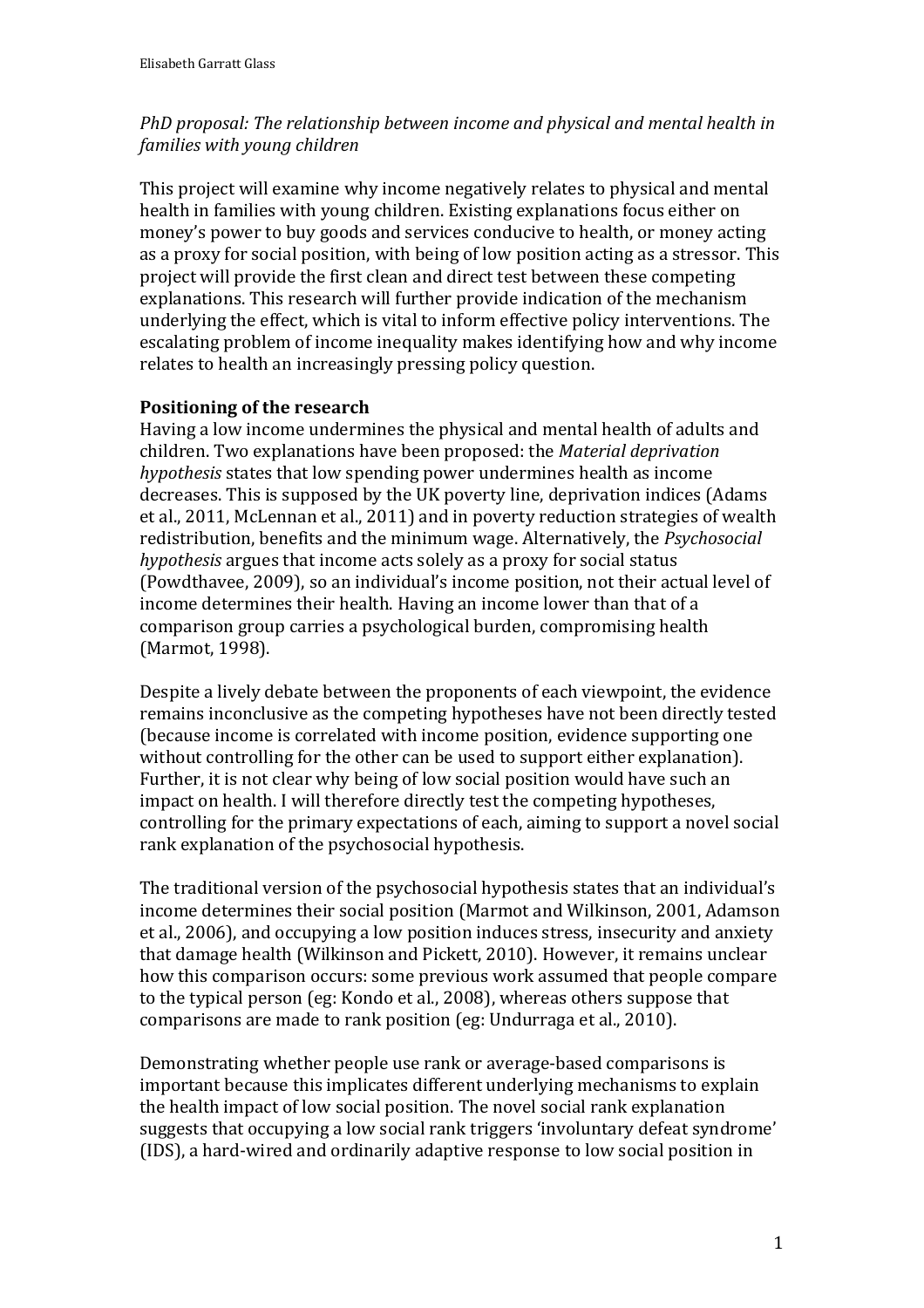animal hierarchies. This response modifies hormonal activity, prompting defensive behaviour that signals a 'no threat' status to dominants [\(Gilbert, 2006\)](#page-4-9).

If the rank of an individual's income within a comparison group, rather than income itself was related to health, this may suggest that being of low income triggered an IDS response. Similarities are evident between adaptive IDS behaviours in non-human animals and symptoms of human affective behaviours (including social withdrawal, hypervigilance and reduced appetite), particularly in depression and anxiety disorders. Despite being widely used in animal studies and to examine income and happiness in humans, social rank explanations have only recently been applied to health.

This project will directly test whether the relationship between income and health is due to (a) income itself, (b) how income differs from the mean of a comparison group, or (c) how the income ranks within the group. Only two existing studies, both by the potential supervisor and his colleagues [\(Wood et al.,](#page-4-10)  [2012,](#page-4-10) [Boyce et al., 2010\)](#page-4-11) have attempted this comparison. These examined a general population sample, focusing exclusively on life satisfaction and general psychopathology. I will extend this initial work to provide the first clear tests examining why parental income impacts on parent and child health, extending Wood's previous work by examining specific outcomes and identifying the underlying mediating mechanisms.

### **Research design and methodology**

All studies use data from the Millennium Cohort Study (MCS). Each comprises cross-sectional and longitudinal analyses using multilevel modelling to consider individual and family effects and change over time. Further details are included in section 11.

### *Study 1*

This directly extends previous research by explicitly testing the social rank hypothesis with respect to anxiety and depression in adults. Mental health is assessed by measures of depression or serious anxiety. Income is used to predict health in preference to consumption because it captures spending power more clearly. Comparing three measures of income provides a clean test of income rank to predict health from income. Each income variable is specified as timevarying to empirically test the interaction between income and time.

If a relationship between social rank and health is identified, its strength across the income spectrum will be examined further to test whether the relationship holds among wealthier individuals. Changes in income and health over time will be examined to determine the responsiveness of IDS behaviours to income changes, specifically among benefit-dependent families.

### *Study 2*

The second study considers whether lower incomes undermine physical and mental health in children, using parental ratings of child health, long-standing illness and the Strengths and Difficulties Questionnaire. To supplement the selfreport measures, diagnoses of Autism or Asperger's Syndrome, Attention Deficit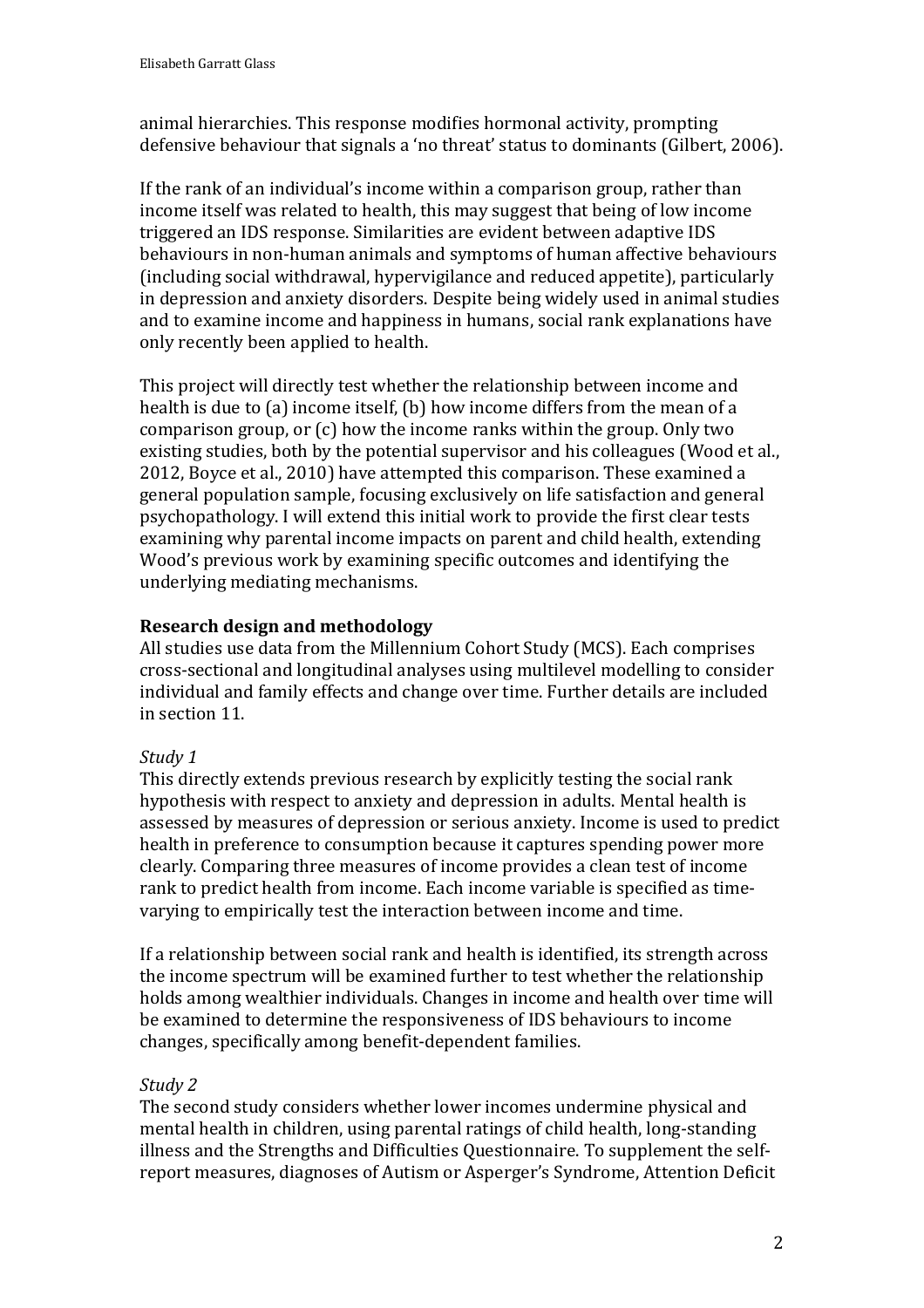and Hyperactivity Disorder and developmentally appropriate behavioural measures (bedwetting, sleeping problems) will be included.

Study 2 will also examine behavioural correlates of IDS. Hormonal activity and behaviour are modified by IDS but hormonal measures are not available in the MCS. Observing these behaviours will instead lend strength to the social rank explanation.

The study will also examine whether the influence of income rank is fixed or dynamic in young children. The results will be replicated and extended among older children (13 upwards) using data from the Longitudinal Survey of Young People in England.

# *Study 3*

The final study links the findings of the earlier studies by examining the extent to which the role of income on child health is influenced by other factors. This first test of whether parental rank influences child health will further explore these mechanisms, controlling for unmeasured family characteristics. Two types of mediating factors will be considered: financial capital (material goods and the physical environment), and family process factors (non-material parental resources). This distinction mirrors the differing explanations of the material and psychosocial hypotheses. Interaction terms will determine whether these factors vary over time.

# *Methodological critique*

Its data and analysis techniques offer this project great analytical power. The MCS confers high reliability and great statistical power without the costs of data collection, and being nationally representative makes project findings generalizable beyond the sample, increasing their impact.

Psychological research typically employs experiments and small-scale surveys, presenting problems in generalizing results. Despite their numerous benefits, the potential of readily available large datasets has remained untapped in Psychology. This project will apply research techniques from Social Statistics to consider a question relevant to both disciplines, while overcoming the key limitations of psychological methods and increasing the profile of large datasets in Psychology.

The longitudinal approach also confers advantages. Repeated observations of individuals removes the confounding influence of fixed effects, enabling relationships to be more clearly observed. Longitudinal analysis provides more efficient estimators than equivalent cross-sectional designs [\(Hussein, 2011\)](#page-4-12), while lagged models enable the direction of relationships to be established, which is vital for formulating effective interventions.

### **The project's relevance to policy and society**

The crucial influence of the early years was recognized in the government's 2010 review of health inequalities, whose first recommendation was to 'Give every child the best start in life' [\(Marmot, 2010\)](#page-4-13). The consequences of child health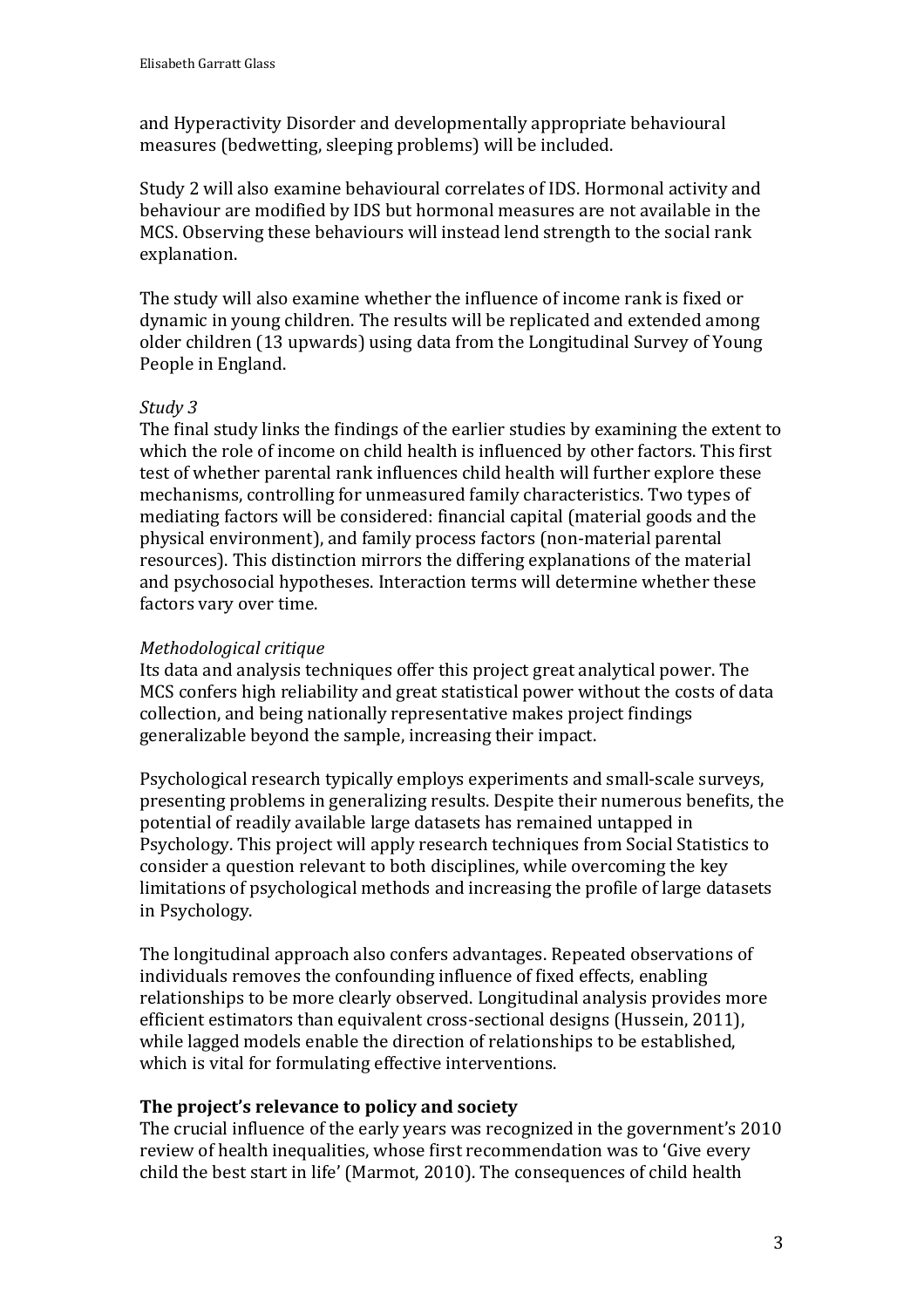extend well beyond childhood: data from the National Child Development Study indicated that health at age 7 was significantly correlated with health and employment throughout middle adulthood [\(Case et al., 2005\)](#page-4-14). The lasting implications of poor child health make understanding exactly how income relates to health relevant to both children and adults.

The current financial climate increases the importance of these considerations. Record levels of unemployment, reduced eligibility for Income Support and Child and Working Tax Credits, frozen rates of Child Benefit and the possibility of an annual benefits cap put more families at risk from low incomes and impaired health. Because income may become more salient during economic hardship, answering these research questions is currently particularly relevant.

This project's impact is therefore significant: by examining the mechanisms that translate income into health outcomes, it can inform evidence-based policies to address the health consequences of income disparity. The implications of this study will be extremely timely to policy makers.

### **The project's relevance to ESRC priorities**

This project is relevant to several ESRC priorities. Collaboration between Psychology and Social Statistics directly supports the aim to build capacity in interdisciplinary research and will maximise the impact of results.

It also supports the priority to utilise existing large quantitative datasets. Ensuring the UK data infrastructure is exploited to its full potential protects the ESRC's investment in these datasets and increases the returns made by these investments.

Finally, the project is highly relevant to the ESRC Strategic Priority for a vibrant and fair society. During recent years, health inequalities have increased while social mobility has decreased. Understanding exactly how income relates to health outcomes has never been more important or more relevant.